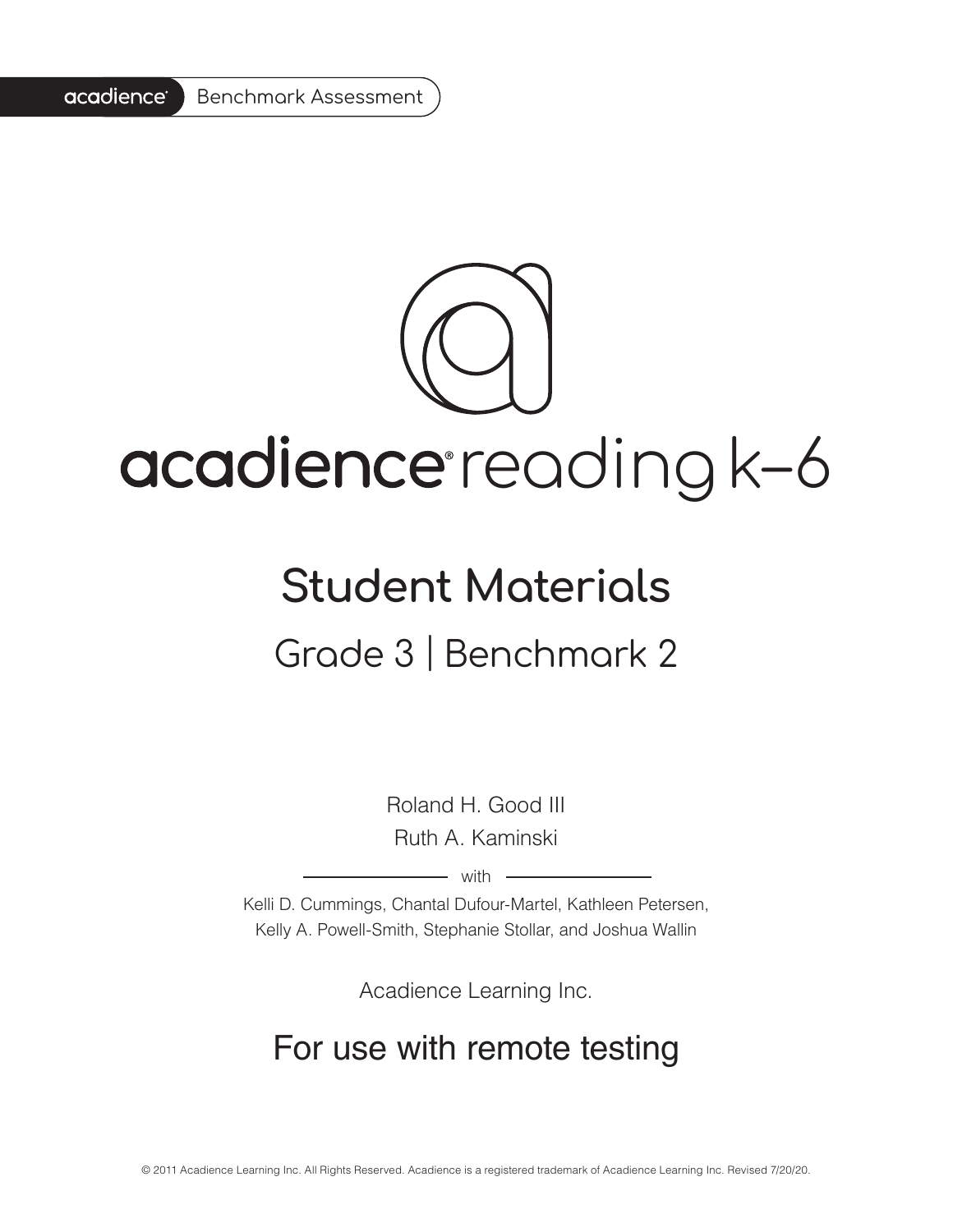# **Horseback Treasure Hunt**

It was Denny's birthday, and his three best friends were coming to his grandfather's ranch to ride horses and look for treasure. When his friends got there, Denny explained, "We've got to watch for clues in blue envelopes along the trail. The clues lead to a treasure that Grandpa hid this morning."

Joe, Ray, and Hector couldn't wait to get on their horses and ride down the trail. Denny and his grandfather led the way until Joe called out, "There's something blue on that tree." He rode over and grabbed the envelope off the low branch.

"Your next note is near a goat," he read.

In a flash, the boys turned and rode down to the goat pen where Ray found the next envelope on a fence post. It read, "Find high ground, then look down."

"I think we're supposed to ride to the top of that hill," said Denny. "It's the highest place around."

They rode to the top of the hill and searched for clues until Hector hollered, "The clue is sticking out from under this rock." He jumped down and pulled the envelope free. "Take ten steps south and make them big, then grab a shovel and start to dig," he read.

The boys joined arms and took ten steps south. They discovered three shovels and an orange circle painted on the ground. They all dug as dirt flew everywhere.

"They're ropes like a real cowboy would use!" The boys were happy and Suddenly Denny called, "Here's a wooden chest!" Everyone watched while he lifted the lid. "There are four cowboy ropes here," he said. proud that they had found the hidden treasure.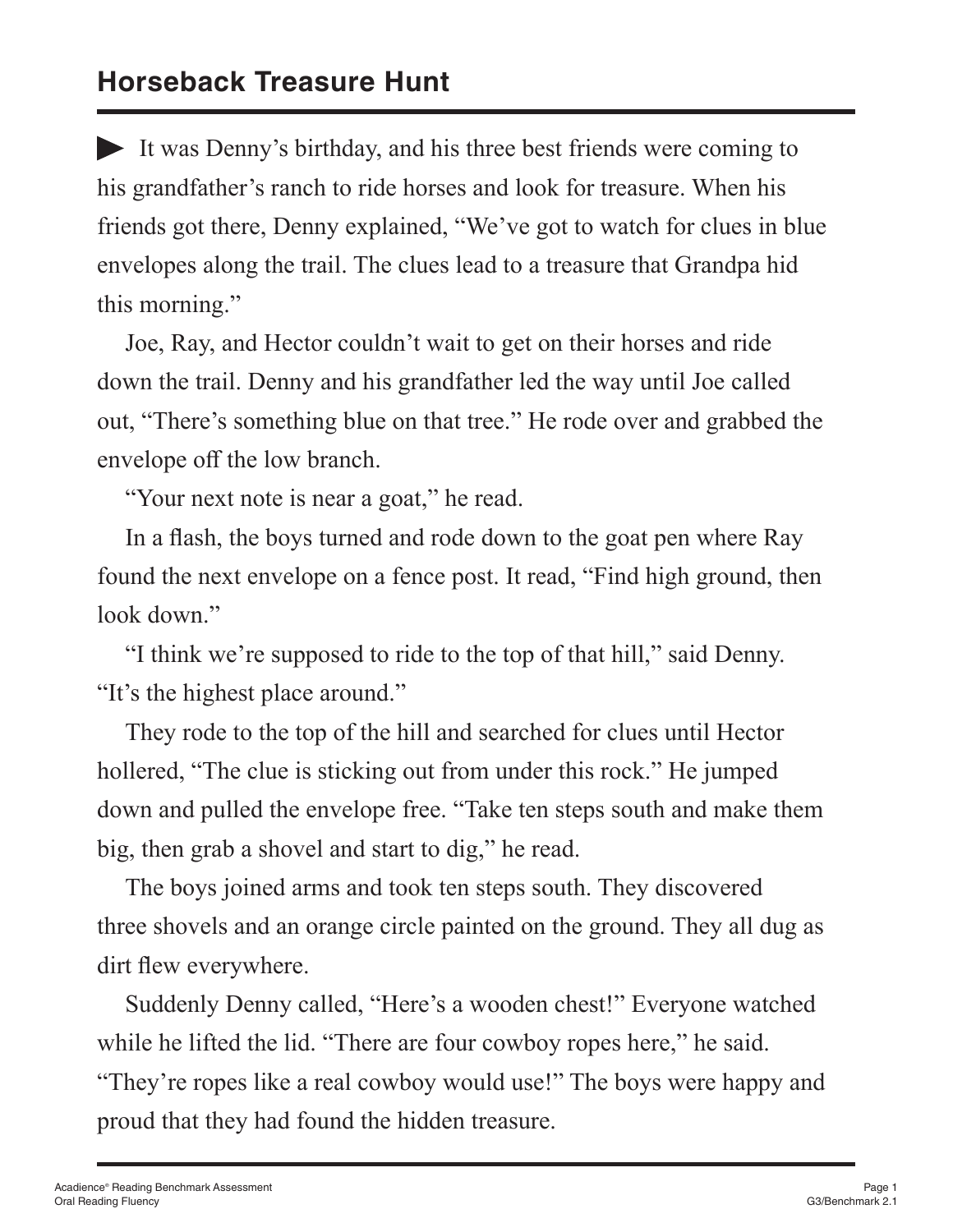# **Raising a Calf**

Some of your friends probably have pet dogs or cats. Others might have gerbils or goldfish. But do you know anyone who has a baby cow? It might astonish you to know that many children do! Every year, thousands of young people raise baby cows, or calves, to compete in livestock shows.

Imagine that you are going to raise a calf for a livestock competition. Get ready to work hard! First, you must prepare a place for your calf. It needs a clean, dry pen that is roomy enough to run around. The enclosure should have a good fence so the calf can't escape and get injured or lost. Before you put the calf in its new home, check to make sure there is nothing sharp or dangerous. Calves like to explore and put everything in their mouth. It is your responsibility to watch out for them and protect them.

Once you bring your calf home, provide food and water each day and make sure its pen is always clean. Your calf will need fresh water twice a day. The calf won't drink dirty water, so dispose of the previous water first. The calf's food should be fresh, too. Damp or dirty food is bad for the calf, so clean out any old grain or hay before you put out fresh food. Be careful to give your calf the proper amount of food. Eating extra food can make a calf sick. Never skip these chores because the calf depends on you for everything it needs.

If you take good care of your calf, it will grow quickly. Before you know it, it will be time to show your calf at a livestock show. You can be proud of all your hard work.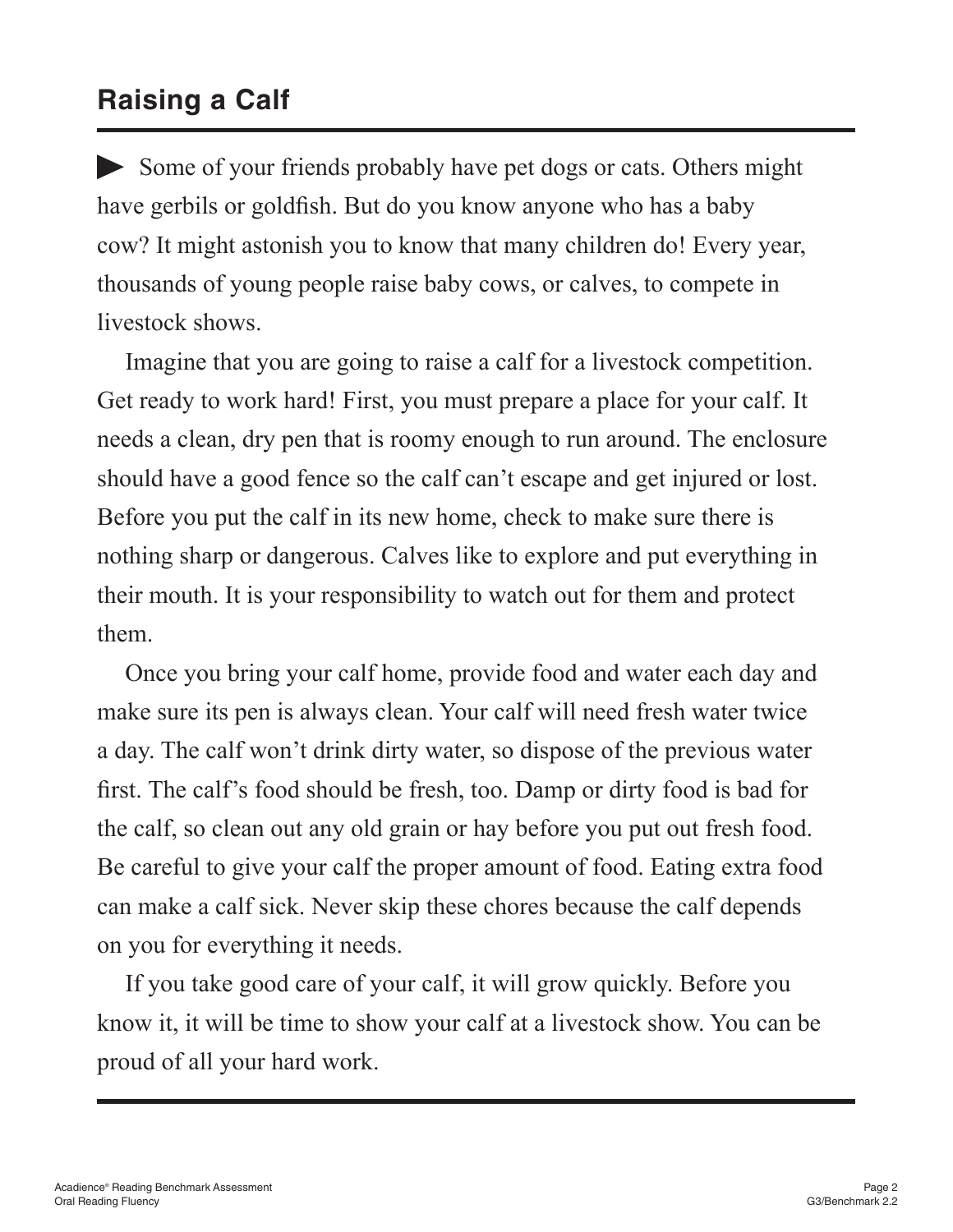## **Skimboarding**

As the waves rolled onto the shore, a group of teens ran into the surf with funny round boards under their arms. Allie looked up from reading her book and watched them. When they reached the wet sand, they tossed their boards toward the incoming waves. Then, they quickly jumped onto them. Some of them fell flat into the water. Others were able to glide out into the surf or over the shallow water. One boy was even able to flip his board around and change direction, like a skateboarder. It looked like great fun and good exercise. Allie's friend Morgan told her the group was skimboarding.

That night, after dinner, Allie asked her Dad if he had ever skimboarded. He hadn't, but he said he would be willing to learn. They read about it together in a magazine. They decided they would rent boards and try it that weekend. Over the next few days, Allie studied the motions of the skimboarders carefully. From her reading, she knew that timing was very important.

When Saturday came, Allie was ready to head for the beach early. First, she and her dad practiced running to the shore and tossing their boards into the surf. Next, they repeated their first step and added the jump onto the board. On their first try, they both fell backwards into the surf and sat laughing at each other. This was not as easy as it looked!

After several attempts, they were each able to glide a little way on the water. Allie was proud of herself and her dad. They realized that it would take a lot of practice to become good at skimboarding. In the end, they decided that the fun they had together was well worth the effort!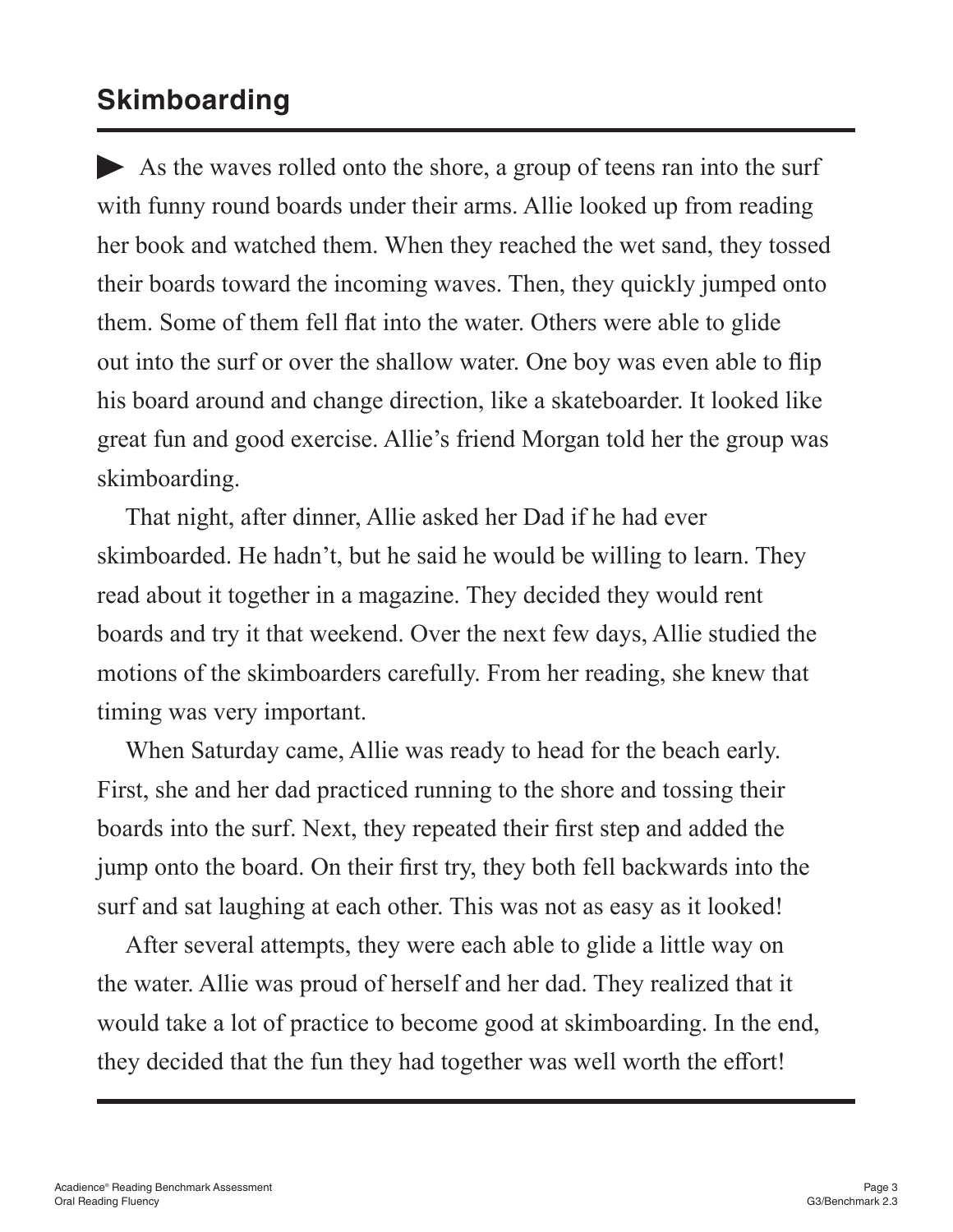#### acadience® Benchmark Assessment

# **2**

 $\overline{\phantom{0}}$ 

Name: \_\_\_\_\_\_\_\_\_\_\_\_\_\_\_\_\_\_\_\_\_\_\_\_\_\_\_\_\_\_\_\_\_\_\_\_\_\_\_\_\_\_\_\_\_\_\_\_\_\_\_\_\_\_\_\_\_\_\_\_\_\_\_\_\_\_\_\_\_\_\_\_\_\_\_\_\_\_\_\_\_\_\_\_\_\_\_\_\_\_\_\_\_\_\_\_\_\_\_\_\_\_\_

#### Practice 1

|                                                                   | home |  |
|-------------------------------------------------------------------|------|--|
| After playing in the dirt, Sam went   summer   to wash her hands. |      |  |
|                                                                   | was  |  |
|                                                                   |      |  |

#### Practice 2

| On her way home, she   sleep | chair<br>saw | an ice cream truck. |
|------------------------------|--------------|---------------------|
|------------------------------|--------------|---------------------|



**Benchmark 3 AS:** \_\_\_\_\_\_\_\_\_\_\_\_\_\_\_\_\_\_\_\_\_\_\_\_\_\_

**G3/Benchmark 2**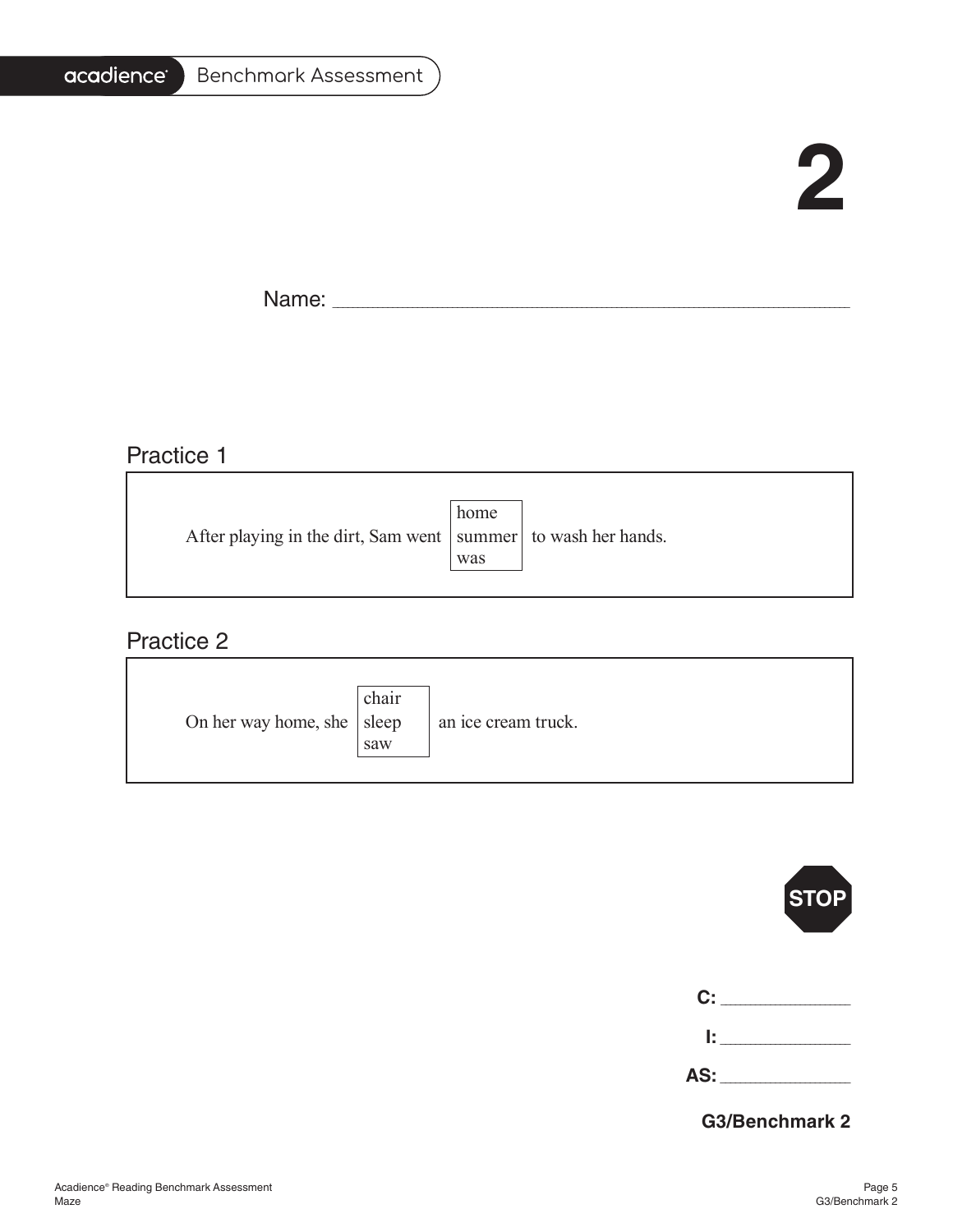#### The City Championship

The name "City Champion" has a nice sound, doesn't it? At the beginning of last summer, I

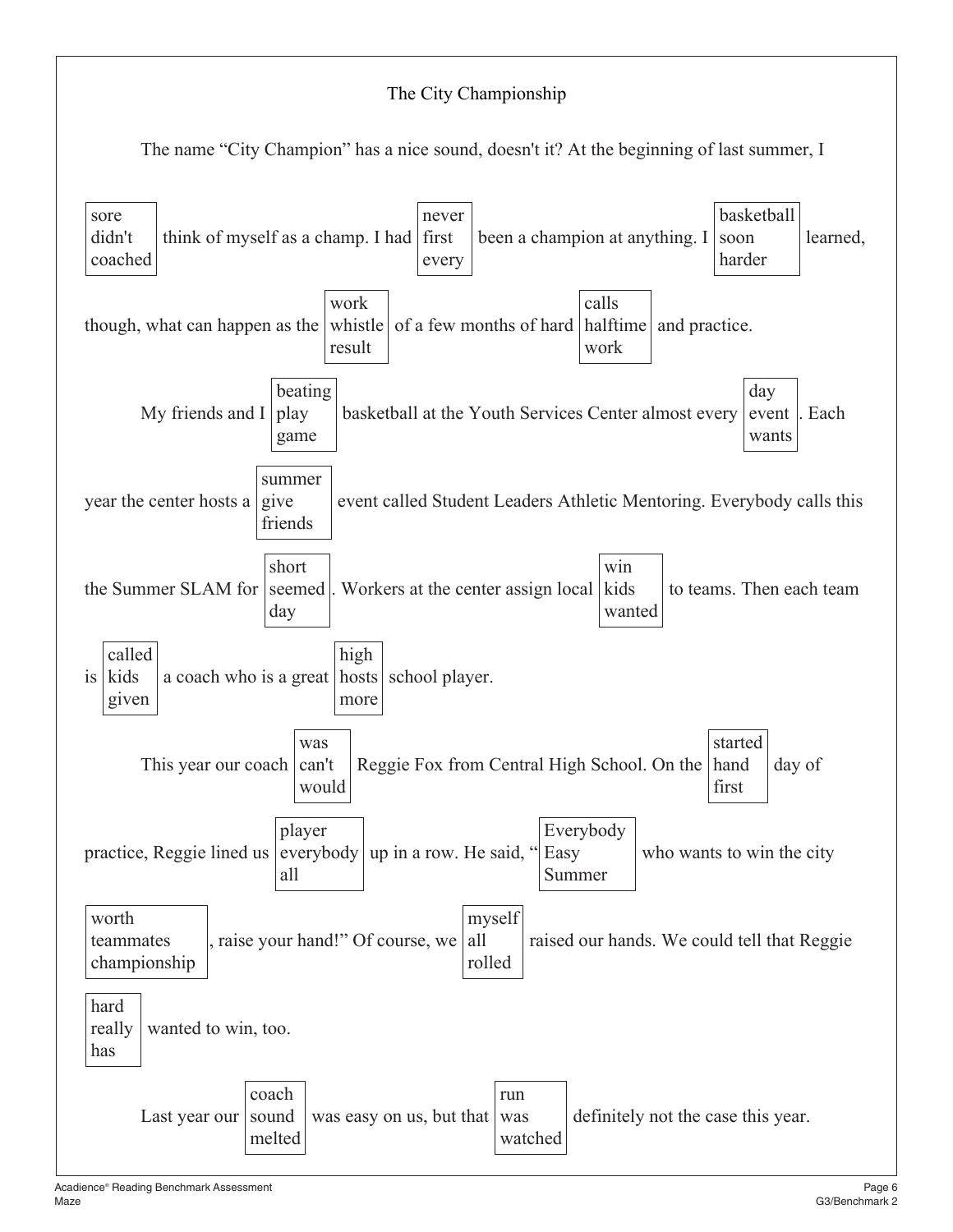